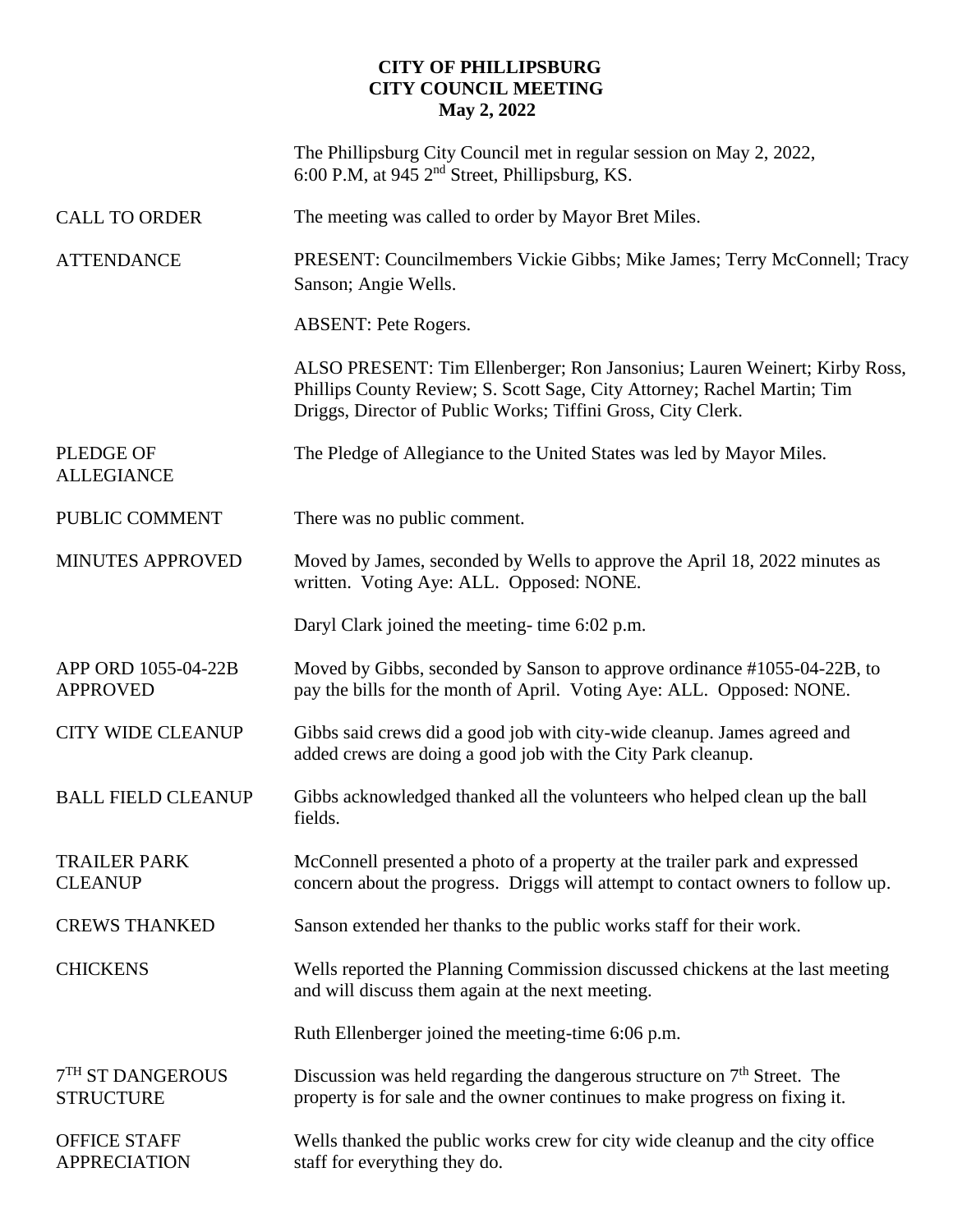| <b>CHARTER ORD #16</b><br><b>PASSED</b>               | Sage presented a draft charter ordinance exempting the City of Phillipsburg,<br>Kansas from the provisions of K.S.A. 12-2222, authorizing the mayor, with the<br>approval of the governing body, to appoint library board members residing<br>outside of the municipality, but within USD 325 school district to the library<br>board and repealing Charter Ordinance #15. Moved by James, seconded by<br>McConnell to pass Charter Ordinance #16 as presented by Sage. Voting Aye:<br>ALL. Opposed: NONE. |
|-------------------------------------------------------|------------------------------------------------------------------------------------------------------------------------------------------------------------------------------------------------------------------------------------------------------------------------------------------------------------------------------------------------------------------------------------------------------------------------------------------------------------------------------------------------------------|
| <b>LIBRARY BOARD</b><br><b>REAPPOINTMENTS</b>         | Mayor Miles recommended the reappointment of Alissa Kirchhoff, Cheryl<br>Biggs, and Nick Poels to the Library Board. Moved by Gibbs, seconded by<br>Wells to approve the reappointments. Voting Aye: ALL. Opposed: NONE.                                                                                                                                                                                                                                                                                   |
| <b>KOMA/KORA</b><br><b>TRAINING TO BE HELD</b>        | Driggs asked Council to let him know dates that Councilmembers can attend a<br>Kansas Open Meetings Act/Kansas Open Records Act training in Phillipsburg<br>in late May or early June.                                                                                                                                                                                                                                                                                                                     |
| <b>MTI TRAININGS</b>                                  | Driggs encouraged Council to consider participating in MTI trainings.                                                                                                                                                                                                                                                                                                                                                                                                                                      |
| <b>CITY PARK CLOSED</b>                               | Driggs said the City Park is closed after about three and a half feet of water<br>from the last storm flooded the playground, concession stand and bathrooms.<br>He said most of the debris is cleaned up but the playground will need to be<br>sanitized as weather allows before reopening.                                                                                                                                                                                                              |
| <b>SCHOOL ZONE SIGNS</b>                              | Driggs said the school zone signs were put up on the west side of the middle<br>school.                                                                                                                                                                                                                                                                                                                                                                                                                    |
| <b>CODE ENFORCEMENT</b><br><b>TRAINING</b>            | Driggs reported he attended the Heart of America ICC Training and it was great<br>to gather information from other cities regarding code enforcement.                                                                                                                                                                                                                                                                                                                                                      |
| ZONING ORDINANCE<br>#1442 ADOPTED                     | Driggs said the Planning Commission has spent the last three years revising the<br>zoning ordinance, created a final draft, held a public hearing last meeting, and<br>moved that the City Council considered approving the zoning ordinance.<br>Moved by James, seconded by McConnell to pass Ordinance #1442 adopting<br>the revised Municipal Zoning Ordinance for the City of Phillipsburg. Voting<br>Aye: ALL. Opposed: NONE.                                                                         |
| <b>STATE STREET PHASE</b><br><b>II BIDS REJECTED</b>  | Driggs reported the bids for State Street Phase II project came in over the<br>engineer's estimate. Driggs recommended the Council reject the bids as per<br>legal obligation, and to ask KDOT to rebid the project and ask for additional<br>funding for the current inflated materials market. Moved by James, seconded by<br>Gibbs to authorize the mayor to sign letter to KDOT to rebid the project. Voting<br>Aye: ALL. Opposed: NONE.                                                               |
| <b>CITY WIDE CLEANUP</b>                              | Driggs reported during citywide cleanup there was an estimated 68.45 ton of<br>debris taken to the landfill.                                                                                                                                                                                                                                                                                                                                                                                               |
| PRAIRIELAND<br><b>AGREEMENTS</b><br><b>AUTHORIZED</b> | Driggs presented bids from Prairieland Electric to install new services for the<br>current campground, the extension to the south side of campground, and new<br>campground by armory lane and recommended paying the \$29,043 as a lump<br>sum. Moved by Sanson, seconded by Wells, to authorize the mayor to sign the<br>agreements with Prairieland and pay the fees upfront. Voting Aye: ALL.<br>Opposed: NONE.                                                                                        |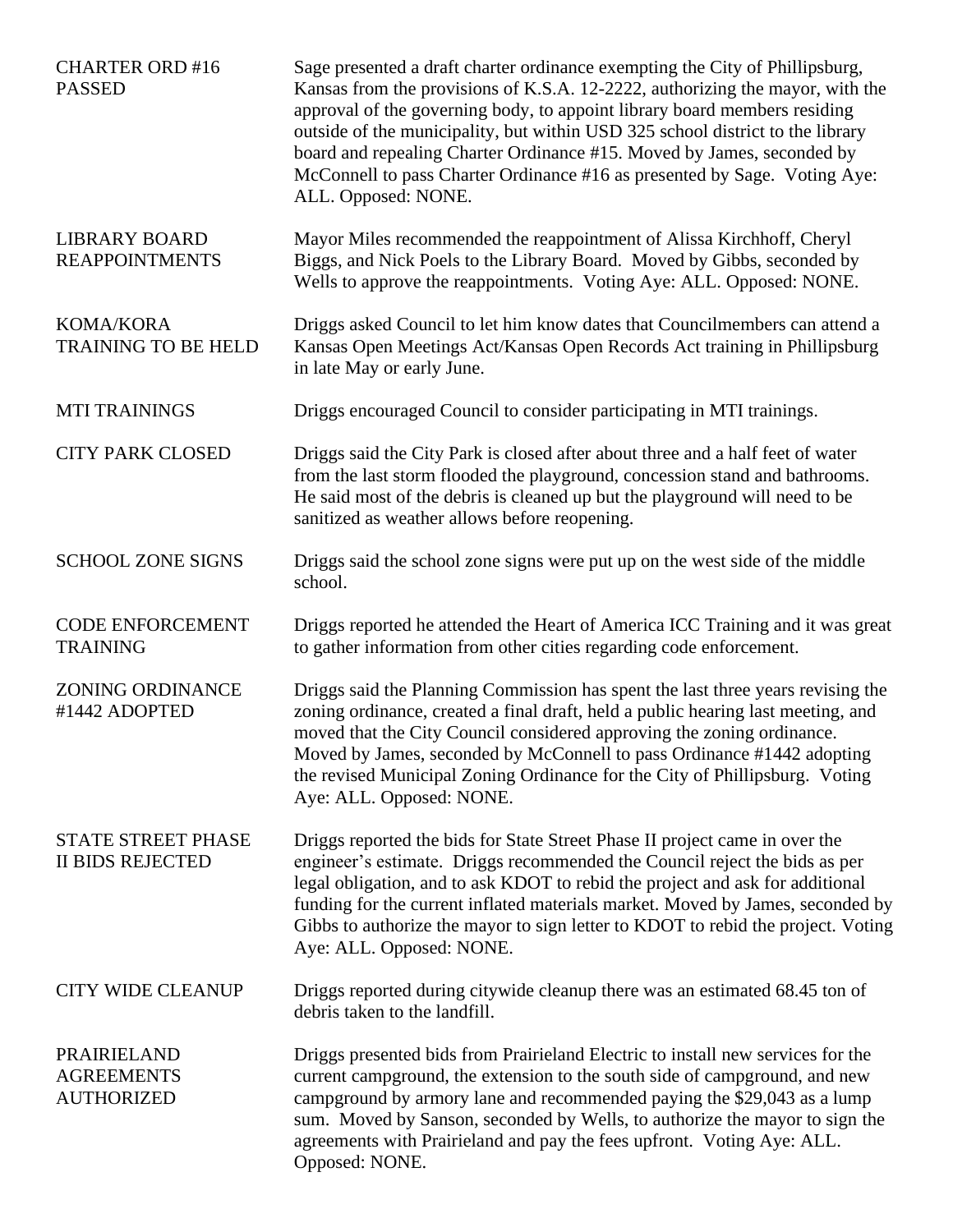| <b>KS CROP CARE</b><br><b>AGREEMENT</b><br><b>AUTHORIZED</b>    | Moved by Gibbs, seconded by McConnell to approve the contract with Kansas<br>Crop Care for mosquito control in the amount of \$14,000 for the season.<br>Voting Aye: ALL. Opposed: NONE.                                                                                                                                                                                                                                                                                                                                                                                                                                                   |
|-----------------------------------------------------------------|--------------------------------------------------------------------------------------------------------------------------------------------------------------------------------------------------------------------------------------------------------------------------------------------------------------------------------------------------------------------------------------------------------------------------------------------------------------------------------------------------------------------------------------------------------------------------------------------------------------------------------------------|
| <b>STRATEGIC DOING</b><br><b>LANDBANK</b>                       | James volunteered to serve on the Strategic Doing Landbank group. Council<br>asked Driggs to also serve.                                                                                                                                                                                                                                                                                                                                                                                                                                                                                                                                   |
| PETITION TO VACATE<br><b>APPROVED</b>                           | Driggs said the Phillips County Attorney, per K.S.A. 68-104, requested a City<br>Council vote be held regarding the Petition to Vacate Santa Fe Road.<br>Discussion was held regarding the options if the petition was denied. Driggs<br>reviewed the process for the County to consider it and Council's option to<br>decide to go through the annexation process, and then vacate it. Moved by<br>James, seconded by Wells to resubmit the Petition to Vacate Santa Fe Rd to<br>Phillips County. Gibbs asked about the time line if it is denied. Driggs explained<br>it would be approximately 60 days. Voting Aye: ALL. Opposed: NONE. |
| <b>SHADE TREE</b><br><b>COMMISSION</b><br><b>REAPPOINTMENTS</b> | Moved by Gibbs, seconded by McConnell to approve the reappointment of<br>Howard King, Tracy Beach and Brad Lare to the Shade Tree Commission.<br>Voting Aye: ALL. Opposed: NONE.                                                                                                                                                                                                                                                                                                                                                                                                                                                           |
| <b>PLANNING</b><br><b>COMMISSION</b><br><b>REAPPOINTMENTS</b>   | Moved by Gibbs, seconded by Sanson to approve the reappointment of Caleb<br>Breon, Mike Erhart, and Tad Felts to the Planning Commission. Voting Aye:<br>ALL. Opposed: NONE.                                                                                                                                                                                                                                                                                                                                                                                                                                                               |
| PLANNING COMM.<br><b>APPOINTMENT</b>                            | Moved by Gibbs, seconded by McConnell to approve the appointment of Kelly<br>Bertholf to the Planning Commission. Voting Aye: ALL. Opposed: NONE.                                                                                                                                                                                                                                                                                                                                                                                                                                                                                          |
| <b>BZA REAPPOINTMENT</b>                                        | Moved by Gibbs, seconded by Sanson to approve the reappointment of D.C.<br>Crist and Doug Vahle to the Board of Zoning Appeals. Voting Aye: ALL.<br>Opposed: NONE.                                                                                                                                                                                                                                                                                                                                                                                                                                                                         |
| <b>CRACK SEALING</b>                                            | Driggs reported the crack sealing is complete and pointed out the purpose of<br>crack sealing is to seal the cracks and not to fill them.                                                                                                                                                                                                                                                                                                                                                                                                                                                                                                  |
| <b>TRAINING</b>                                                 | Driggs said he plans to attend the lead and copper rules meeting on May 24 <sup>th</sup> .                                                                                                                                                                                                                                                                                                                                                                                                                                                                                                                                                 |
| PLANNING COMM.                                                  | Planning Commission will meet May 18 <sup>th</sup> at 5:30 p.m. at the City Office.                                                                                                                                                                                                                                                                                                                                                                                                                                                                                                                                                        |
| <b>INSURANCE CREDIT</b>                                         | Gross reported the Property and Liability Insurance premium EMC Insurance<br>rates was miscalculated by EMC and the city received a credit of \$6,682.00.                                                                                                                                                                                                                                                                                                                                                                                                                                                                                  |
| PART-TIME OFFICE<br><b>CLERK</b>                                | Gross reported the part-time office clerk has worked 250 hours this year and is<br>needed through October to fill in for staff extended medical leaves and help<br>with continued efforts on software conversion. It was the consensus of the<br>Council for the part-time office clerk to continue.                                                                                                                                                                                                                                                                                                                                       |
| <b>SALES TAX RECEIPTS</b>                                       | Gross reported sales tax receipts are \$60,322 more year-to-date than last year.                                                                                                                                                                                                                                                                                                                                                                                                                                                                                                                                                           |
| <b>AUDIT AGREEMENT</b><br><b>APPROVED</b>                       | Gross presented an audit agreement from Mapes & Miller LLP that is an<br>addendum to the agreement from March of 2021 and includes language for a<br>single audit since the city expended federal funds in excess of \$750,000 in 2021.<br>The agreement is for an additional \$9,000 for the single audit.                                                                                                                                                                                                                                                                                                                                |